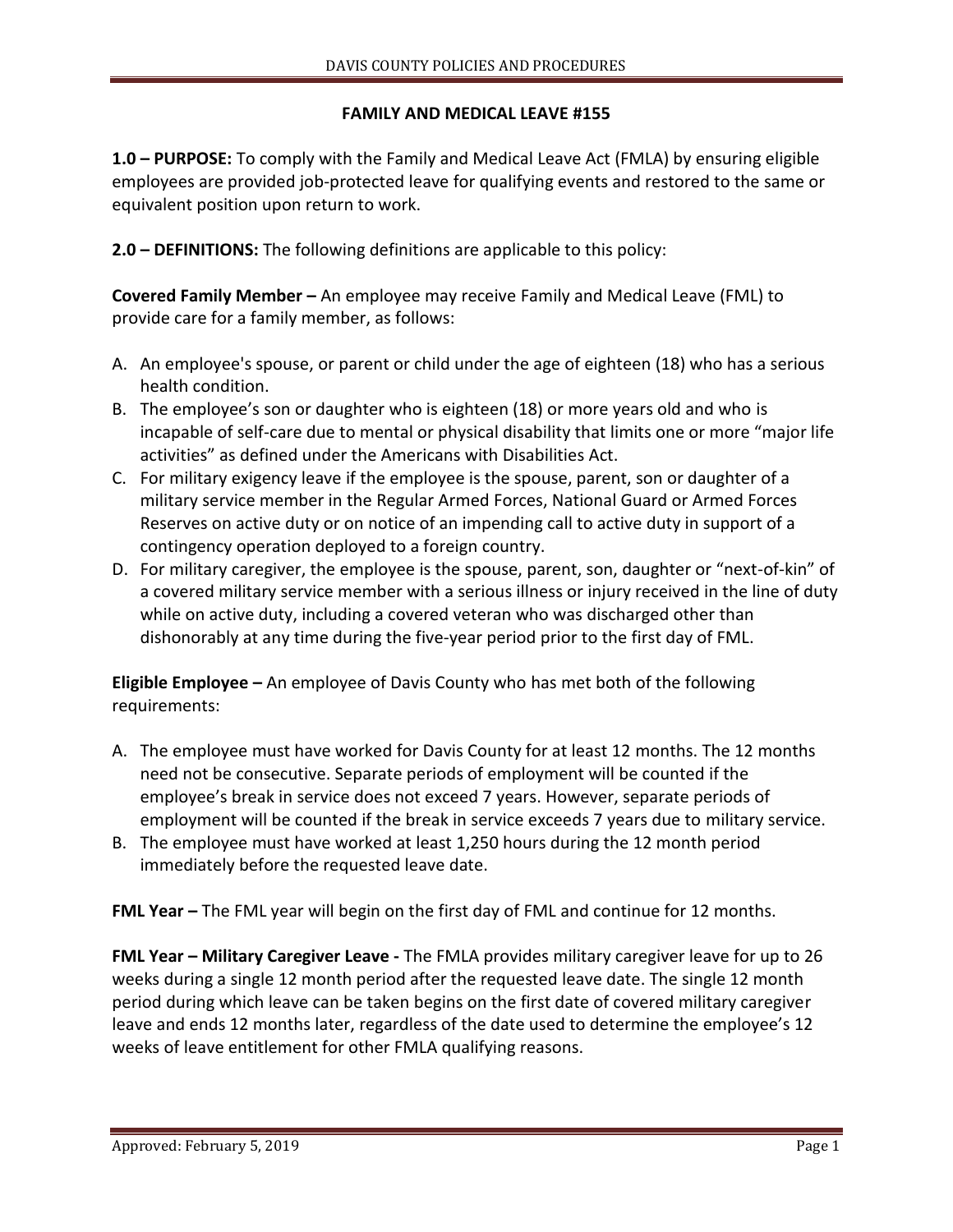**Qualifying Events –** Events which qualify an employee for FMLA leave are include, but may not be limited to, the following:

- A. The birth of a child, or in order to care for and/or bond with that child, within one year of birth.
- B. The placement of a child for adoption or foster care, or to care for and/or bond with the newly placed child, within 12 months of the event.
- C. The employee's serious health condition that makes the employee unable to perform the essential functions of his/her position.
- D. To care for a covered family member with a serious health condition.
- E. Qualifying exigency while the employee's family member is on covered active duty or call to covered active duty status.
- F. To care for a covered service member with a serious injury or illness (military caregiver leave).

**3.0 – EMPLOYEE RESPONSIBILITIES:** An employee wishing to avail her/himself of FMLA job protections must request the protected leave, as follows:

- A. The employee is required to notify Davis County if leave is needed for a potential qualifying FML event. Forms to request FML are available on the Davis County Human Resources (HR) intranet site at Human Resources/Forms/Family and Medical Leave. FML request forms shall be submitted to HR and must include the reason for the leave and the anticipated dates the leave will begin and end. In most instances, a completed health care provider certification form must also be submitted. Once HR has received the employee's request for FML, health care provider forms, along with other necessary forms, will be provided to the employee. The information of the health care provider must be submitted in a timely manner and before FML can be approved. Contact your HR Generalist for questions.
- B. If the leave is foreseeable, the employee must provide at least 30 days' notice. If the leave is not foreseeable, the employee or the employee's spokesperson must give notice as soon as possible.
- C. While the employee is on continuous FML, the employee must contact his/her supervisor at least every 30 days.
- D. Davis County may designate leave as FML when it has enough information to confirm an employee's absence is for a qualifying event. If supervisors become aware of an employee's need for FML, the supervisor should contact HR.
- E. Family and Medical Leave shall not be granted in situations where employees have indicated they do not intend to return to work following the leave.

**3.1 – EMPLOYER RESPONSIBILITIES:** A supervisor who becomes aware of an employee's need for FML shall do the following:

- A. Ensure the employee knows how to find FML request forms on the Davis County intranet. Any questions about the process should be referred to HR.
- B. If supervisors become aware of an employee's need for FML OR an employee's absence for a qualifying reason, s/he has the responsibility to notify HR.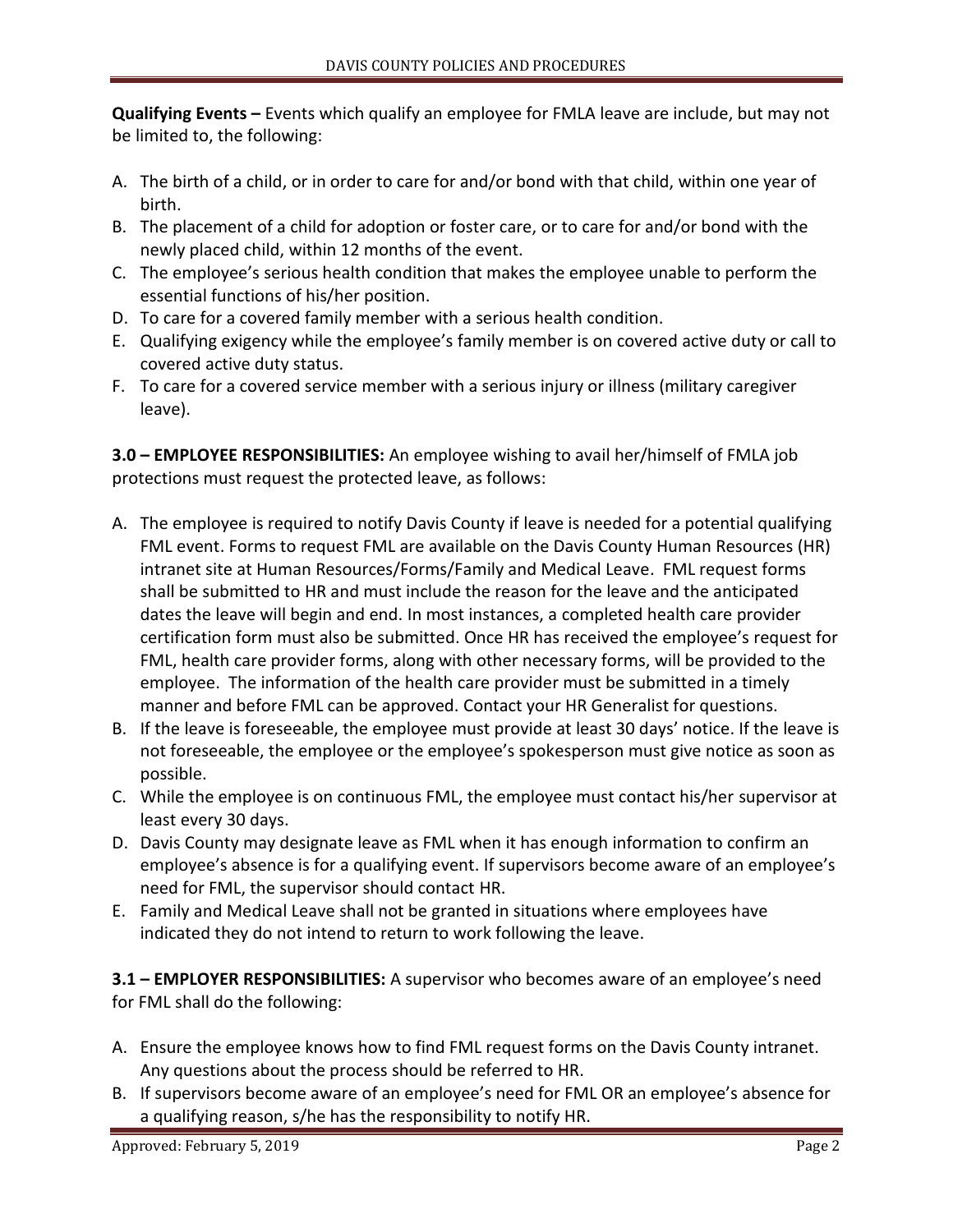- C. In some instances, the need for FML is both foreseeable and may be rescheduled without harm to the employee. If a supervisor believes an employee's non-emergent leave request will constitute a material operational problem, the supervisor should consult with HR regarding potential options.
- D. Davis County shall administer FML in accordance with federal regulations and the FMLA.

**4.0 – FML ENTITLEMENT:** With the exception of military caregiver leave, FML shall not exceed twelve (12) weeks during an FML year.

**4.1 – FML ENTITLEMENT – MILITARY CAREGIVER LEAVE:** The combined total of military caregiver leave and all other FML shall not exceed twenty-six (26) weeks for any employee during an FML year.

**5.0 – USE OF PAID LEAVE:** Employees must record all absences for approved FML on County timesheets. In general, the use of paid leave (compensatory, sick, "specials" and vacation) will run concurrently with approved job protection leave. Sick leave accruals will generally be used before vacation leave accruals. Employees may request in writing to use any accumulated compensatory time (comp time) or to use their vacation before sick leave.

FLSA exempt employees, with no leave accruals, may be reduced in pay while on Family and Medical leave without affecting FLSA status.

**7.0 – CERTIFICATION:** As noted above, in most instances the County will require medical certification(s) to support a request for leave. If the certification is not received within the requested time, the beginning of leave may be delayed or the leave may be denied.

**8.0 – INTERMITTENT LEAVE:** As outlined by the health care provider**,** FML may be taken intermittently or continuously based on the need for any approved FML qualifying event. When the need for intermittent or reduced schedule FML is foreseeable, the employee must make reasonable attempts to arrange the schedule of the leave so as not to unduly disrupt the County's operations.

Employees using intermittent leave must follow established call-in or notification procedures for their work group. An employee taking intermittent FML may be required to transfer temporarily to an available alternative position for which the employee is qualified. FML for birth of a child, adoption or placement of a child may be used intermittently with approval from the employee's supervisor.

**9.0 – BENEFITS WHILE ON UNPAID FML:** The County will maintain an employee's health, dental, vision and life insurance coverage at current participation levels during leave. The employee will be responsible for the employee's share of such benefits and must pay the premium as instructed. Employees who fail to pay a premium within thirty (30) days may have their benefits terminated. Employees failing to return to work after FML may be required to repay the County for all insurance premium amounts paid by the County during the unpaid leave